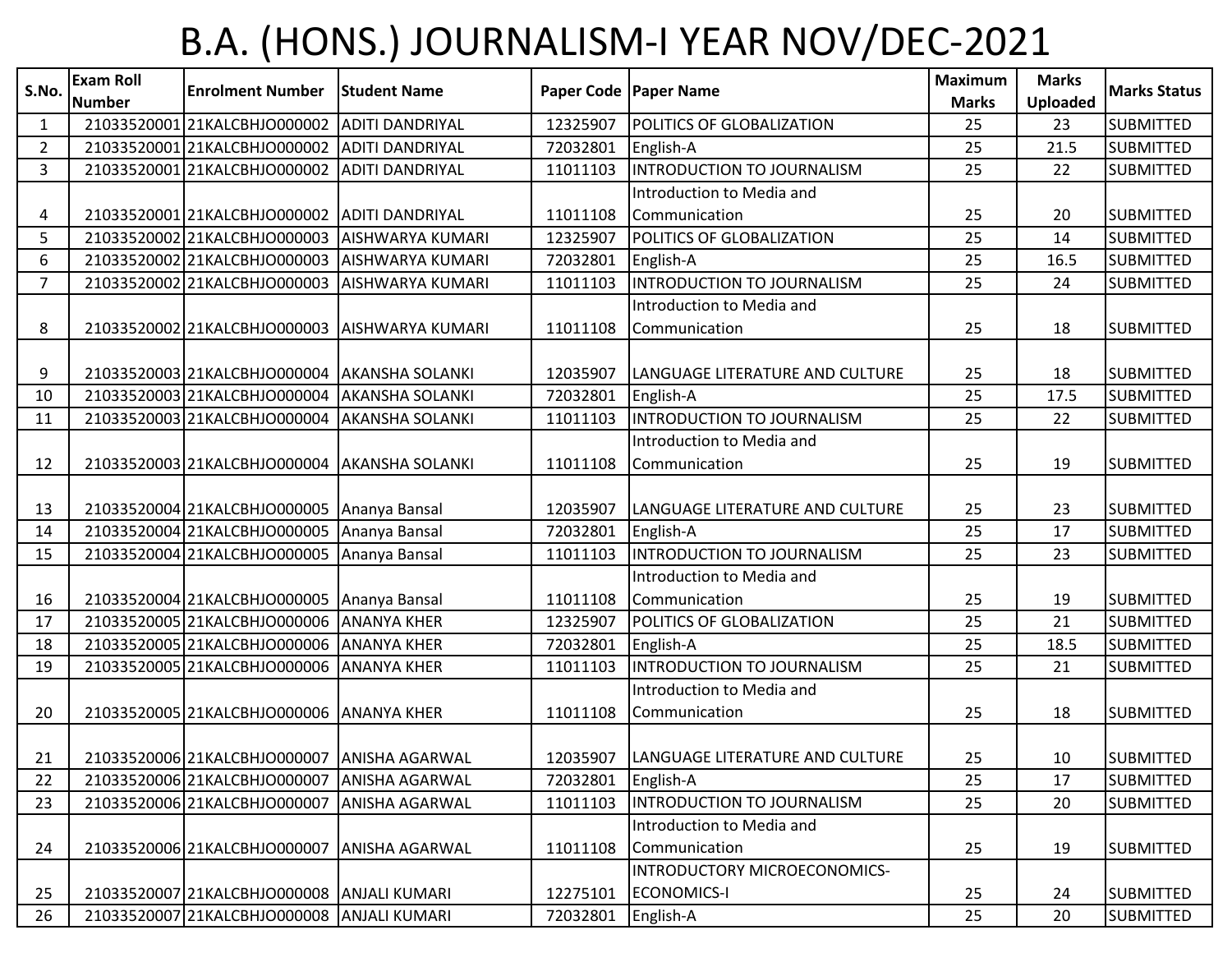| 27 | 21033520007 21KALCBHJO000008 | <b>ANJALI KUMARI</b>                           | 11011103 | INTRODUCTION TO JOURNALISM        | 25 | 21 | <b>SUBMITTED</b> |
|----|------------------------------|------------------------------------------------|----------|-----------------------------------|----|----|------------------|
|    |                              |                                                |          | Introduction to Media and         |    |    |                  |
| 28 | 21033520007 21KALCBHJO000008 | <b>ANJALI KUMARI</b>                           | 11011108 | Communication                     | 25 | 22 | <b>SUBMITTED</b> |
|    |                              |                                                |          | INTRODUCTORY MICROECONOMICS-      |    |    |                  |
| 29 | 21033520008 21KALCBHJO000009 | <b>ANKITA BAIDYA</b>                           | 12275101 | <b>ECONOMICS-I</b>                | 25 | 24 | <b>SUBMITTED</b> |
| 30 | 21033520008 21KALCBHJO000009 | <b>ANKITA BAIDYA</b>                           | 72032801 | English-A                         | 25 | 22 | <b>SUBMITTED</b> |
| 31 | 21033520008 21KALCBHJ0000009 | <b>ANKITA BAIDYA</b>                           | 11011103 | INTRODUCTION TO JOURNALISM        | 25 | 24 | <b>SUBMITTED</b> |
|    |                              |                                                |          | Introduction to Media and         |    |    |                  |
| 32 | 21033520008 21KALCBHJO000009 | <b>JANKITA BAIDYA</b>                          | 11011108 | Communication                     | 25 | 19 | <b>SUBMITTED</b> |
| 33 | 21033520009 21KALCBHJ0000010 | <b>JANOUSHKA JENA</b>                          | 12325907 | POLITICS OF GLOBALIZATION         | 25 | 16 | <b>SUBMITTED</b> |
| 34 | 21033520009 21KALCBHJO000010 | <b>ANOUSHKA JENA</b>                           | 72032801 | English-A                         | 25 | 16 | <b>SUBMITTED</b> |
| 35 | 21033520009 21KALCBHJO000010 | <b>ANOUSHKA JENA</b>                           | 11011103 | INTRODUCTION TO JOURNALISM        | 25 | 20 | <b>SUBMITTED</b> |
|    |                              |                                                |          | Introduction to Media and         |    |    |                  |
| 36 | 21033520009 21KALCBHJO000010 | <b>JANOUSHKA JENA</b>                          | 11011108 | Communication                     | 25 | 19 | <b>SUBMITTED</b> |
| 37 | 21033520010 21KALCBHJO000011 | <b>AQSA FAISAL</b>                             | 12325907 | POLITICS OF GLOBALIZATION         | 25 | 19 | <b>SUBMITTED</b> |
| 38 | 21033520010 21KALCBHJ0000011 | <b>AQSA FAISAL</b>                             | 72032801 | English-A                         | 25 | 16 | <b>SUBMITTED</b> |
| 39 | 21033520010 21KALCBHJ0000011 | <b>AQSA FAISAL</b>                             | 11011103 | INTRODUCTION TO JOURNALISM        | 25 | 21 | <b>SUBMITTED</b> |
|    |                              |                                                |          | Introduction to Media and         |    |    |                  |
| 40 | 21033520010 21KALCBHJO000011 | <b>AQSA FAISAL</b>                             | 11011108 | Communication                     | 25 | 18 | <b>SUBMITTED</b> |
| 41 | 21033520011 21KALCBHJO000012 | <b>ARCHANA YADAV</b>                           | 72032801 | English-A                         | 25 | 15 | <b>SUBMITTED</b> |
| 42 | 21033520011 21KALCBHJ0000012 | <b>ARCHANA YADAV</b>                           | 11011103 | INTRODUCTION TO JOURNALISM        | 25 | 20 | <b>SUBMITTED</b> |
|    |                              |                                                |          | Introduction to Media and         |    |    |                  |
| 43 | 21033520011 21KALCBHJ0000012 | <b>JARCHANA YADAV</b>                          | 11011108 | Communication                     | 25 | 22 | <b>SUBMITTED</b> |
| 44 | 21033520011 21KALCBHJ0000012 | <b>ARCHANA YADAV</b>                           | 12135905 | <b>INDIAN AESTHETICS</b>          | 25 | 24 | <b>SUBMITTED</b> |
|    |                              |                                                |          |                                   |    |    |                  |
| 45 |                              | 21033520012 21KALCBHJO000014 AVANTIKA BHANDARI | 12035907 | LANGUAGE LITERATURE AND CULTURE   | 25 | 20 | <b>SUBMITTED</b> |
| 46 | 21033520012 21KALCBHJO000014 | <b>AVANTIKA BHANDARI</b>                       | 72032801 | English-A                         | 25 | 18 | <b>SUBMITTED</b> |
| 47 | 21033520012 21KALCBHJO000014 | <b>AVANTIKA BHANDARI</b>                       | 11011103 | <b>INTRODUCTION TO JOURNALISM</b> | 25 | 23 | <b>SUBMITTED</b> |
|    |                              |                                                |          | Introduction to Media and         |    |    |                  |
| 48 |                              | 21033520012 21KALCBHJO000014 AVANTIKA BHANDARI | 11011108 | Communication                     | 25 | 20 | <b>SUBMITTED</b> |
|    |                              |                                                |          |                                   |    |    |                  |
| 49 | 21033520013 21KALCBHJ0000013 | <b>AVANTIKA RANA</b>                           | 12035907 | LANGUAGE LITERATURE AND CULTURE   | 25 | 19 | <b>SUBMITTED</b> |
| 50 | 21033520013 21KALCBHJ0000013 | <b>AVANTIKA RANA</b>                           | 72032801 | English-A                         | 25 | 20 | <b>SUBMITTED</b> |
| 51 | 21033520013 21KALCBHJ0000013 | <b>AVANTIKA RANA</b>                           | 11011103 | INTRODUCTION TO JOURNALISM        | 25 | 20 | <b>SUBMITTED</b> |
|    |                              |                                                |          | Introduction to Media and         |    |    |                  |
| 52 | 21033520013 21KALCBHJ0000013 | <b>JAVANTIKA RANA</b>                          | 11011108 | Communication                     | 25 | 20 | <b>SUBMITTED</b> |
|    |                              |                                                |          | INTRODUCTORY MICROECONOMICS-      |    |    |                  |
| 53 | 21033520014 21KALCBHJO000015 | <b>AYUSHI ARORA</b>                            | 12275101 | <b>ECONOMICS-I</b>                | 25 | 25 | <b>SUBMITTED</b> |
| 54 | 21033520014 21KALCBHJO000015 | <b>AYUSHI ARORA</b>                            | 72032801 | English-A                         | 25 | 17 | <b>SUBMITTED</b> |
| 55 | 21033520014 21KALCBHJ0000015 | <b>AYUSHI ARORA</b>                            | 11011103 | <b>INTRODUCTION TO JOURNALISM</b> | 25 | 22 | <b>SUBMITTED</b> |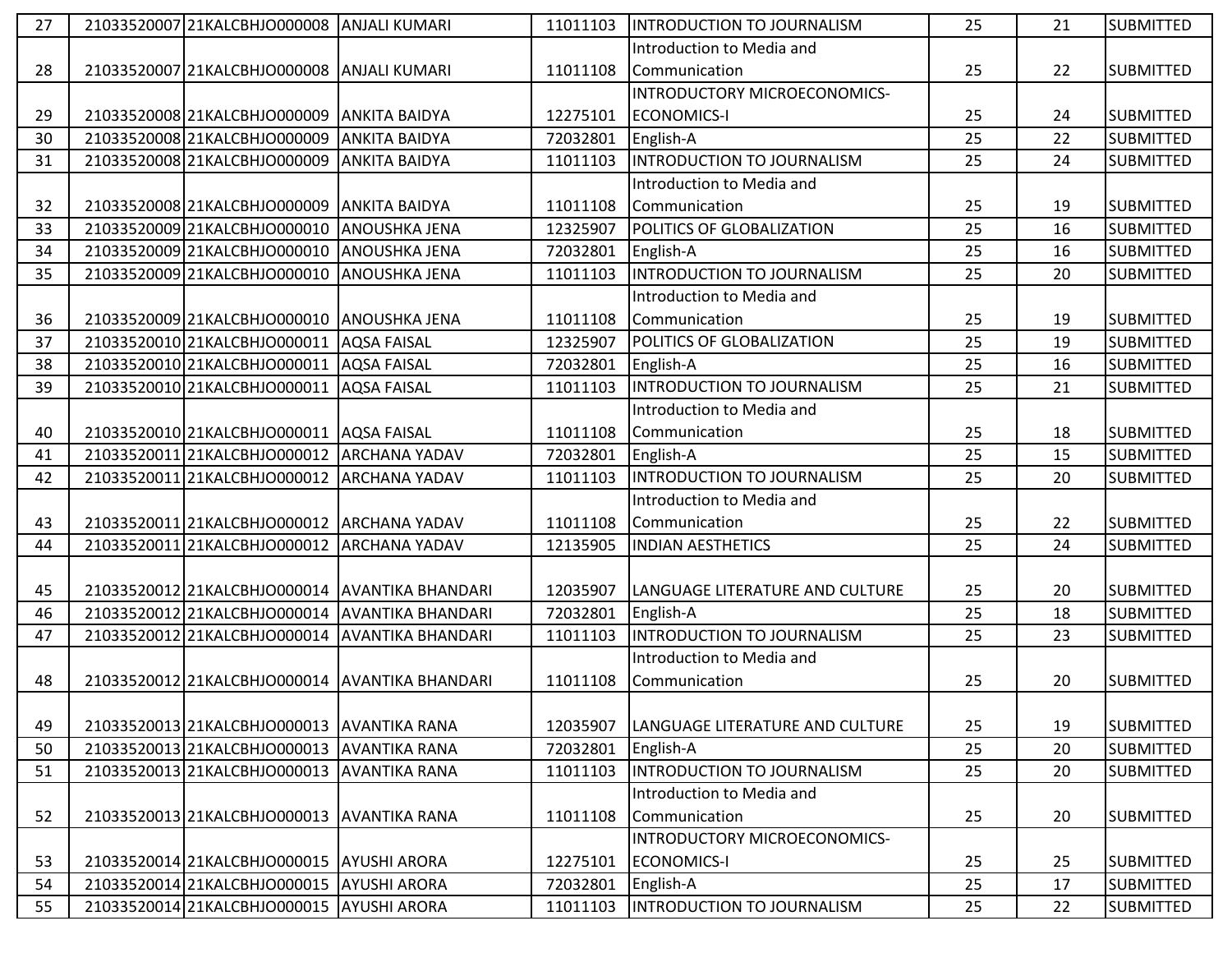|    |                                                |                        |          | Introduction to Media and         |    |      |                  |
|----|------------------------------------------------|------------------------|----------|-----------------------------------|----|------|------------------|
| 56 | 21033520014 21KALCBHJO000015 AYUSHI ARORA      |                        | 11011108 | Communication                     | 25 | 23   | <b>SUBMITTED</b> |
| 57 | 21033520015 21KALCBHJO000016 BHUMI             |                        | 12325907 | POLITICS OF GLOBALIZATION         | 25 | 20   | <b>SUBMITTED</b> |
| 58 | 21033520015 21KALCBHJO000016 BHUMI             |                        | 72032801 | English-A                         | 25 | 18   | <b>SUBMITTED</b> |
| 59 | 21033520015 21KALCBHJO000016 BHUMI             |                        | 11011103 | INTRODUCTION TO JOURNALISM        | 25 | 20   | <b>SUBMITTED</b> |
|    |                                                |                        |          | Introduction to Media and         |    |      |                  |
| 60 | 21033520015 21KALCBHJO000016 BHUMI             |                        | 11011108 | Communication                     | 25 | 19   | <b>SUBMITTED</b> |
|    |                                                |                        |          |                                   |    |      |                  |
| 61 | 21033520016 21KALCBHJO000017   BHUMI NAGPAL    |                        | 12035907 | LANGUAGE LITERATURE AND CULTURE   | 25 | 19   | <b>SUBMITTED</b> |
| 62 | 21033520016 21KALCBHJO000017                   | <b>BHUMI NAGPAL</b>    | 72032801 | English-A                         | 25 | 19   | <b>SUBMITTED</b> |
| 63 | 21033520016 21KALCBHJO000017                   | <b>BHUMI NAGPAL</b>    | 11011103 | INTRODUCTION TO JOURNALISM        | 25 | 20   | <b>SUBMITTED</b> |
|    |                                                |                        |          | Introduction to Media and         |    |      |                  |
| 64 | 21033520016 21KALCBHJO000017                   | <b>BHUMI NAGPAL</b>    | 11011108 | Communication                     | 25 | 20   | <b>SUBMITTED</b> |
| 65 | 21033520017 21KALCBHJ0000018                   | <b>CHAVI SINGH</b>     | 12325907 | <b>POLITICS OF GLOBALIZATION</b>  | 25 | 20   | <b>SUBMITTED</b> |
| 66 | 21033520017 21KALCBHJ0000018                   | <b>CHAVI SINGH</b>     | 72032801 | English-A                         | 25 | 21.5 | <b>SUBMITTED</b> |
| 67 | 21033520017 21KALCBHJO000018                   | <b>CHAVI SINGH</b>     | 11011103 | <b>INTRODUCTION TO JOURNALISM</b> | 25 | 22   | <b>SUBMITTED</b> |
|    |                                                |                        |          | Introduction to Media and         |    |      |                  |
| 68 | 21033520017 21KALCBHJO000018                   | <b>CHAVI SINGH</b>     | 11011108 | Communication                     | 25 | 19   | <b>SUBMITTED</b> |
| 69 | 21033520018 21KALCBHJ0000019                   | <b>DHAIRYA MISHRA</b>  | 12325907 | <b>POLITICS OF GLOBALIZATION</b>  | 25 | 18   | <b>SUBMITTED</b> |
| 70 | 21033520018 21KALCBHJ0000019                   | <b>DHAIRYA MISHRA</b>  | 72032801 | English-A                         | 25 | 8    | <b>SUBMITTED</b> |
| 71 | 21033520018 21KALCBHJ0000019                   | DHAIRYA MISHRA         | 11011103 | INTRODUCTION TO JOURNALISM        | 25 | 21   | <b>SUBMITTED</b> |
|    |                                                |                        |          | Introduction to Media and         |    |      |                  |
| 72 | 21033520018 21KALCBHJO000019                   | <b>DHAIRYA MISHRA</b>  | 11011108 | Communication                     | 25 | 18   | <b>SUBMITTED</b> |
| 73 | 21033520019 21KALCBHJ0000020                   | <b>DHRITI KHANNA</b>   | 12325907 | POLITICS OF GLOBALIZATION         | 25 | 21   | <b>SUBMITTED</b> |
| 74 | 21033520019 21KALCBHJO000020                   | <b>DHRITI KHANNA</b>   | 72032801 | English-A                         | 25 | 18.5 | <b>SUBMITTED</b> |
| 75 | 21033520019 21KALCBHJ0000020                   | <b>DHRITI KHANNA</b>   | 11011103 | INTRODUCTION TO JOURNALISM        | 25 | 23   | <b>SUBMITTED</b> |
|    |                                                |                        |          | Introduction to Media and         |    |      |                  |
| 76 | 21033520019 21KALCBHJ0000020                   | <b>DHRITI KHANNA</b>   | 11011108 | Communication                     | 25 | 19   | <b>SUBMITTED</b> |
|    |                                                |                        |          |                                   |    |      |                  |
| 77 | 21033520020 21KALCBHJO000021 DIKSHA NEGI       |                        | 12035907 | LANGUAGE LITERATURE AND CULTURE   | 25 | 18   | <b>SUBMITTED</b> |
| 78 | 21033520020 21KALCBHJO000021 DIKSHA NEGI       |                        | 72032801 | English-A                         | 25 | 21.5 | <b>SUBMITTED</b> |
| 79 | 21033520020 21KALCBHJO000021                   | <b>DIKSHA NEGI</b>     | 11011103 | <b>INTRODUCTION TO JOURNALISM</b> | 25 | 20   | <b>SUBMITTED</b> |
|    |                                                |                        |          | Introduction to Media and         |    |      |                  |
| 80 | 21033520020 21KALCBHJO000021 DIKSHA NEGI       |                        | 11011108 | Communication                     | 25 | 20   | <b>SUBMITTED</b> |
|    |                                                |                        |          |                                   |    |      |                  |
| 81 | 21033520021 21KALCBHJO000022   DIPANJALI THAPA |                        | 12035907 | LANGUAGE LITERATURE AND CULTURE   | 25 | 18   | <b>SUBMITTED</b> |
| 82 | 21033520021 21KALCBHJO000022                   | <b>DIPANJALI THAPA</b> | 72032801 | English-A                         | 25 | 21   | <b>SUBMITTED</b> |
| 83 | 21033520021 21KALCBHJO000022                   | <b>DIPANJALI THAPA</b> | 11011103 | INTRODUCTION TO JOURNALISM        | 25 | 23   | <b>SUBMITTED</b> |
|    |                                                |                        |          | Introduction to Media and         |    |      |                  |
| 84 | 21033520021 21KALCBHJO000022   DIPANJALI THAPA |                        | 11011108 | Communication                     | 25 | 18   | <b>SUBMITTED</b> |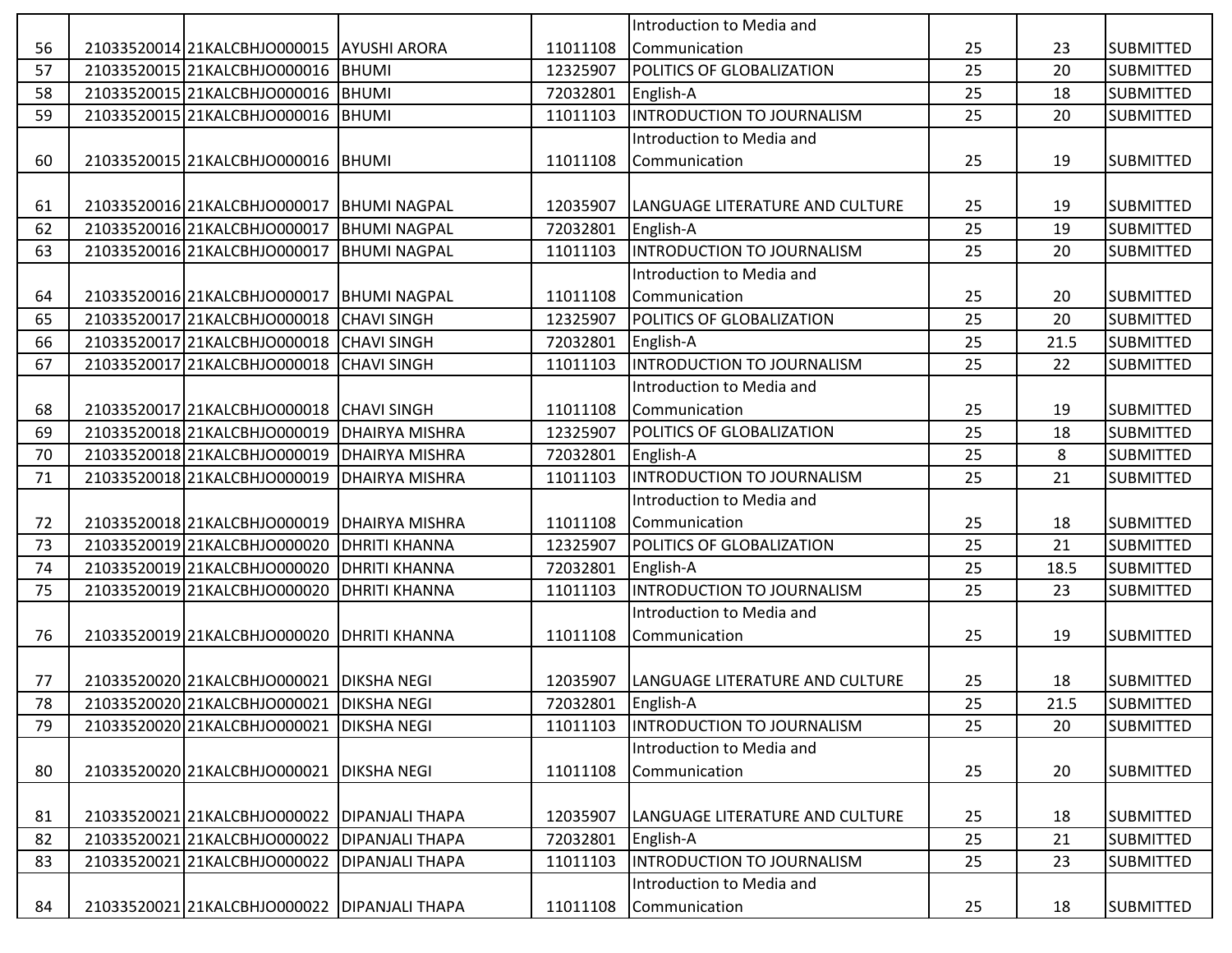|     |                                           |                       |          | DELHI THROUGH THE AGES: THE MAKING      |    |             |                  |
|-----|-------------------------------------------|-----------------------|----------|-----------------------------------------|----|-------------|------------------|
| 85  | 21033520022 21KALCBHJO000023 DOLLY RAWAT  |                       | 12315110 | OF ITS EARLY MODERN HISTORY             | 25 | 19          | <b>SUBMITTED</b> |
| 86  | 2103352002221KALCBHJO000023               | <b>DOLLY RAWAT</b>    | 72032801 | English-A                               | 25 | 20.5        | <b>SUBMITTED</b> |
| 87  | 21033520022 21KALCBHJO000023              | <b>DOLLY RAWAT</b>    | 11011103 | INTRODUCTION TO JOURNALISM              | 25 | 21          | <b>SUBMITTED</b> |
|     |                                           |                       |          | Introduction to Media and               |    |             |                  |
| 88  | 21033520022 21KALCBHJO000023 DOLLY RAWAT  |                       | 11011108 | Communication                           | 25 | 20          | <b>SUBMITTED</b> |
| 89  | 21033520023 21KALCBHJO000024              | <b>DRISHTI VERMA</b>  | 12325907 | POLITICS OF GLOBALIZATION               | 25 | 19          | SUBMITTED        |
| 90  | 21033520023 21KALCBHJO000024              | <b>DRISHTI VERMA</b>  | 72032801 | English-A                               | 25 | 9           | <b>SUBMITTED</b> |
| 91  | 21033520023 21KALCBHJO000024              | <b>DRISHTI VERMA</b>  | 11011103 | INTRODUCTION TO JOURNALISM              | 25 | 19          | <b>SUBMITTED</b> |
|     |                                           |                       |          | Introduction to Media and               |    |             |                  |
| 92  | 21033520023 21KALCBHJO000024              | <b>DRISHTI VERMA</b>  | 11011108 | Communication                           | 25 | 20          | <b>SUBMITTED</b> |
|     |                                           |                       |          | Introduction to Media and               |    |             |                  |
| 93  | 21033520024 21KALCBHJO000025 EISHITA      |                       | 11011108 | Communication                           | 25 | 18          | SUBMITTED        |
|     |                                           |                       |          |                                         |    |             |                  |
| 94  | 21033520024 21KALCBHJO000025              | <b>EISHITA</b>        | 72052803 | हिंदी भाषा और सम्प्रेषण (FOR ALL HONS.) | 25 | 17          | <b>SUBMITTED</b> |
| 95  | 21033520024 21KALCBHJO000025              | <b>EISHITA</b>        | 12295101 | <b>DISASTER MANAGEMENT</b>              | 25 | 11          | <b>SUBMITTED</b> |
| 96  | 21033520024 21KALCBHJO000025              | <b>EISHITA</b>        | 11011103 | <b>INTRODUCTION TO JOURNALISM</b>       | 25 | 19          | <b>SUBMITTED</b> |
|     |                                           |                       |          |                                         |    |             |                  |
| 97  | 21033520025 21KALCBHJO000026 GAURI        |                       | 72052803 | हिंदी भाषा और सम्प्रेषण (FOR ALL HONS.) | 25 | 16          | SUBMITTED        |
| 98  | 21033520025 21KALCBHJO000026              | GAURI                 | 12295101 | <b>DISASTER MANAGEMENT</b>              | 25 | $\mathbf 0$ | <b>SUBMITTED</b> |
| 99  | 21033520025 21KALCBHJO000026              | GAURI                 | 11011103 | <b>INTRODUCTION TO JOURNALISM</b>       | 25 | 20          | <b>SUBMITTED</b> |
|     |                                           |                       |          | Introduction to Media and               |    |             |                  |
| 100 | 21033520025 21KALCBHJO000026 GAURI        |                       | 11011108 | Communication                           | 25 | 18          | <b>SUBMITTED</b> |
| 101 | 21033520026 21KALCBHJO000027              | <b>HARSHITA VERMA</b> | 12325907 | POLITICS OF GLOBALIZATION               | 25 | 24          | <b>SUBMITTED</b> |
| 102 | 21033520026 21KALCBHJO000027              | <b>HARSHITA VERMA</b> | 72032801 | English-A                               | 25 | 21          | <b>SUBMITTED</b> |
| 103 | 21033520026 21KALCBHJO000027              | <b>HARSHITA VERMA</b> | 11011103 | <b>INTRODUCTION TO JOURNALISM</b>       | 25 | 21          | SUBMITTED        |
|     |                                           |                       |          | Introduction to Media and               |    |             |                  |
| 104 | 21033520026 21KALCBHJO000027              | HARSHITA VERMA        | 11011108 | Communication                           | 25 | 19          | <b>SUBMITTED</b> |
| 105 | 21033520027 21KALCBHJO000028              | <b>ISHIKA NAKRA</b>   | 12055103 | Hindi Cinema Aur Uska Adhyayan          | 25 | 21          | <b>SUBMITTED</b> |
| 106 | 21033520027 21KALCBHJO000028 ISHIKA NAKRA |                       | 72032801 | English-A                               | 25 | 18.5        | <b>SUBMITTED</b> |
| 107 | 21033520027 21KALCBHJO000028              | <b>ISHIKA NAKRA</b>   | 11011103 | <b>INTRODUCTION TO JOURNALISM</b>       | 25 | 16          | <b>SUBMITTED</b> |
|     |                                           |                       |          | Introduction to Media and               |    |             |                  |
| 108 | 21033520027 21KALCBHJO000028              | <b>IISHIKA NAKRA</b>  | 11011108 | Communication                           | 25 | 20          | <b>SUBMITTED</b> |
|     |                                           |                       |          |                                         |    |             |                  |
| 109 | 21033520028 21KALCBHJO000029              | JASLEEN KAUR          | 12035907 | LANGUAGE LITERATURE AND CULTURE         | 25 | 19          | <b>SUBMITTED</b> |
| 110 | 21033520028 21KALCBHJ0000029              | JASLEEN KAUR          | 72032801 | English-A                               | 25 | 15          | <b>SUBMITTED</b> |
| 111 | 21033520028 21KALCBHJ0000029              | <b>JASLEEN KAUR</b>   | 11011103 | <b>INTRODUCTION TO JOURNALISM</b>       | 25 | 20          | <b>SUBMITTED</b> |
|     |                                           |                       |          | Introduction to Media and               |    |             |                  |
| 112 | 21033520028 21KALCBHJO000029              | JASLEEN KAUR          | 11011108 | Communication                           | 25 | 18          | <b>SUBMITTED</b> |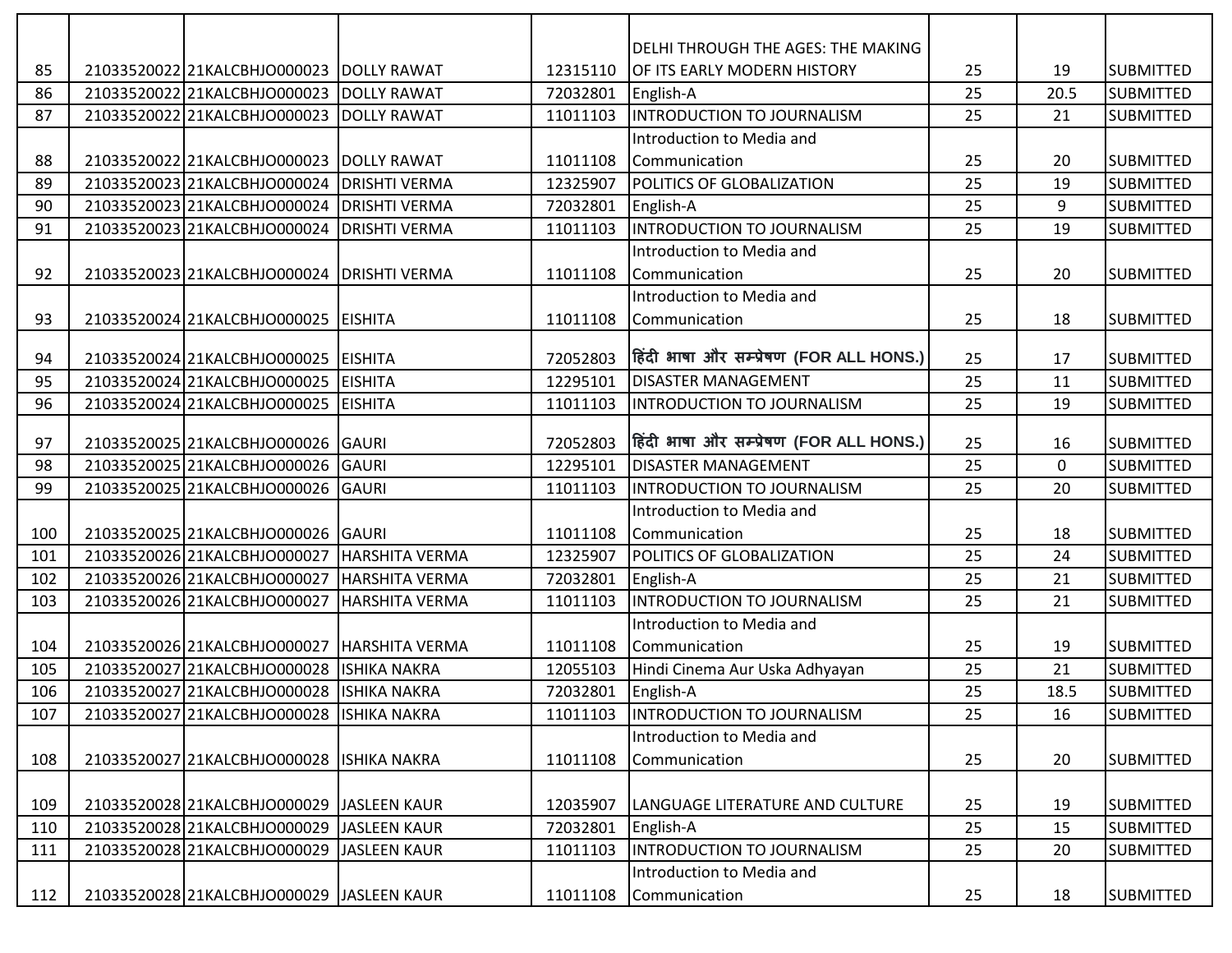| 113 | 21033520029 21KALCBHJO000030 JJEEVISHA RAWAT |                                               | 12035907 | ILANGUAGE LITERATURE AND CULTURE | 25 | 18   | <b>SUBMITTED</b> |
|-----|----------------------------------------------|-----------------------------------------------|----------|----------------------------------|----|------|------------------|
| 114 | 21033520029 21KALCBHJO000030 JEEVISHA RAWAT  |                                               | 72032801 | English-A                        | 25 | 15   | <b>SUBMITTED</b> |
| 115 | 21033520029 21KALCBHJO000030                 | <b>IJEEVISHA RAWAT</b>                        | 11011103 | INTRODUCTION TO JOURNALISM       | 25 | 21   | <b>SUBMITTED</b> |
|     |                                              |                                               |          | Introduction to Media and        |    |      |                  |
| 116 | 21033520029 21KALCBHJO000030 JEEVISHA RAWAT  |                                               | 11011108 | Communication                    | 25 | 20   | <b>SUBMITTED</b> |
|     |                                              |                                               |          |                                  |    |      |                  |
| 117 | 21033520030 21KALCBHJO000031 JJIA AHUJA      |                                               | 12035907 | LANGUAGE LITERATURE AND CULTURE  | 25 | 19   | <b>SUBMITTED</b> |
| 118 | 21033520030 21KALCBHJ0000031                 | JIA AHUJA                                     | 72032801 | English-A                        | 25 | 18   | <b>SUBMITTED</b> |
| 119 | 21033520030 21KALCBHJ0000031                 | JIA AHUJA                                     | 11011103 | INTRODUCTION TO JOURNALISM       | 25 | 22   | <b>SUBMITTED</b> |
|     |                                              |                                               |          | Introduction to Media and        |    |      |                  |
| 120 | 21033520030 21KALCBHJO000031 JJJA AHUJA      |                                               | 11011108 | Communication                    | 25 | 18   | <b>SUBMITTED</b> |
|     |                                              |                                               |          |                                  |    |      |                  |
| 121 | 21033520031 21KALCBHJO000033 KASHISH GUPTA   |                                               | 12035907 | LANGUAGE LITERATURE AND CULTURE  | 25 | 17   | <b>SUBMITTED</b> |
| 122 | 21033520031 21KALCBHJO000033                 | <b>KASHISH GUPTA</b>                          | 72032801 | English-A                        | 25 | 19   | <b>SUBMITTED</b> |
| 123 | 21033520031 21KALCBHJO000033                 | <b>KASHISH GUPTA</b>                          | 11011103 | INTRODUCTION TO JOURNALISM       | 25 | 21   | <b>SUBMITTED</b> |
|     |                                              |                                               |          | Introduction to Media and        |    |      |                  |
| 124 | 2103352003121KALCBHJO000033                  | <b>KASHISH GUPTA</b>                          | 11011108 | Communication                    | 25 | 18   | <b>SUBMITTED</b> |
|     |                                              |                                               |          |                                  |    |      |                  |
| 125 | 21033520032 21KALCBHJO000032                 | <b>IKASHISH KANWAR</b>                        | 12035907 | LANGUAGE LITERATURE AND CULTURE  | 25 | 19   | <b>SUBMITTED</b> |
| 126 | 21033520032 21KALCBHJO000032                 | KASHISH KANWAR                                | 72032801 | English-A                        | 25 | 18   | <b>SUBMITTED</b> |
| 127 | 21033520032 21KALCBHJ0000032                 | KASHISH KANWAR                                | 11011103 | INTRODUCTION TO JOURNALISM       | 25 | 21   | <b>SUBMITTED</b> |
|     |                                              |                                               |          | Introduction to Media and        |    |      |                  |
| 128 | 21033520032 21KALCBHJO000032                 | <b>IKASHISH KANWAR</b>                        | 11011108 | Communication                    | 25 | 18   | <b>SUBMITTED</b> |
| 129 |                                              | 21033520033 21KALCBHJO000034 KASHISH MANSOORI | 12325907 | POLITICS OF GLOBALIZATION        | 25 | 16   | <b>SUBMITTED</b> |
| 130 | 21033520033 21KALCBHJO000034                 | <b>KASHISH MANSOORI</b>                       | 72032801 | English-A                        | 25 | 17.5 | <b>SUBMITTED</b> |
| 131 | 21033520033 21KALCBHJO000034                 | <b>KASHISH MANSOORI</b>                       | 11011103 | INTRODUCTION TO JOURNALISM       | 25 | 22   | <b>SUBMITTED</b> |
|     |                                              |                                               |          | Introduction to Media and        |    |      |                  |
| 132 |                                              | 21033520033 21KALCBHJO000034 KASHISH MANSOORI | 11011108 | Communication                    | 25 | 18   | <b>SUBMITTED</b> |
|     |                                              |                                               |          | INTRODUCTORY MICROECONOMICS-     |    |      |                  |
| 133 | 21033520034 21KALCBHJO000035 LAYA CHOUBEY    |                                               | 12275101 | <b>ECONOMICS-I</b>               | 25 | 15   | <b>SUBMITTED</b> |
| 134 | 21033520034 21KALCBHJO000035 LAYA CHOUBEY    |                                               | 72032801 | English-A                        | 25 | 6    | <b>SUBMITTED</b> |
| 135 | 21033520034 21KALCBHJ0000035 LAYA CHOUBEY    |                                               | 11011103 | INTRODUCTION TO JOURNALISM       | 25 | 14   | <b>SUBMITTED</b> |
|     |                                              |                                               |          | Introduction to Media and        |    |      |                  |
| 136 | 21033520034 21KALCBHJ0000035 LAYA CHOUBEY    |                                               | 11011108 | Communication                    | 25 | 18   | <b>SUBMITTED</b> |
| 137 | 21033520035 21KALCBHJO000036 MAHEEN USMAN    |                                               | 12325907 | POLITICS OF GLOBALIZATION        | 25 | 20   | <b>SUBMITTED</b> |
| 138 | 21033520035 21KALCBHJO000036 MAHEEN USMAN    |                                               | 72032801 | English-A                        | 25 | 16   | <b>SUBMITTED</b> |
| 139 | 21033520035 21KALCBHJO000036 MAHEEN USMAN    |                                               | 11011103 | INTRODUCTION TO JOURNALISM       | 25 | 20   | <b>SUBMITTED</b> |
|     |                                              |                                               |          | Introduction to Media and        |    |      |                  |
| 140 | 21033520035 21KALCBHJO000036 MAHEEN USMAN    |                                               | 11011108 | Communication                    | 25 | 16   | <b>SUBMITTED</b> |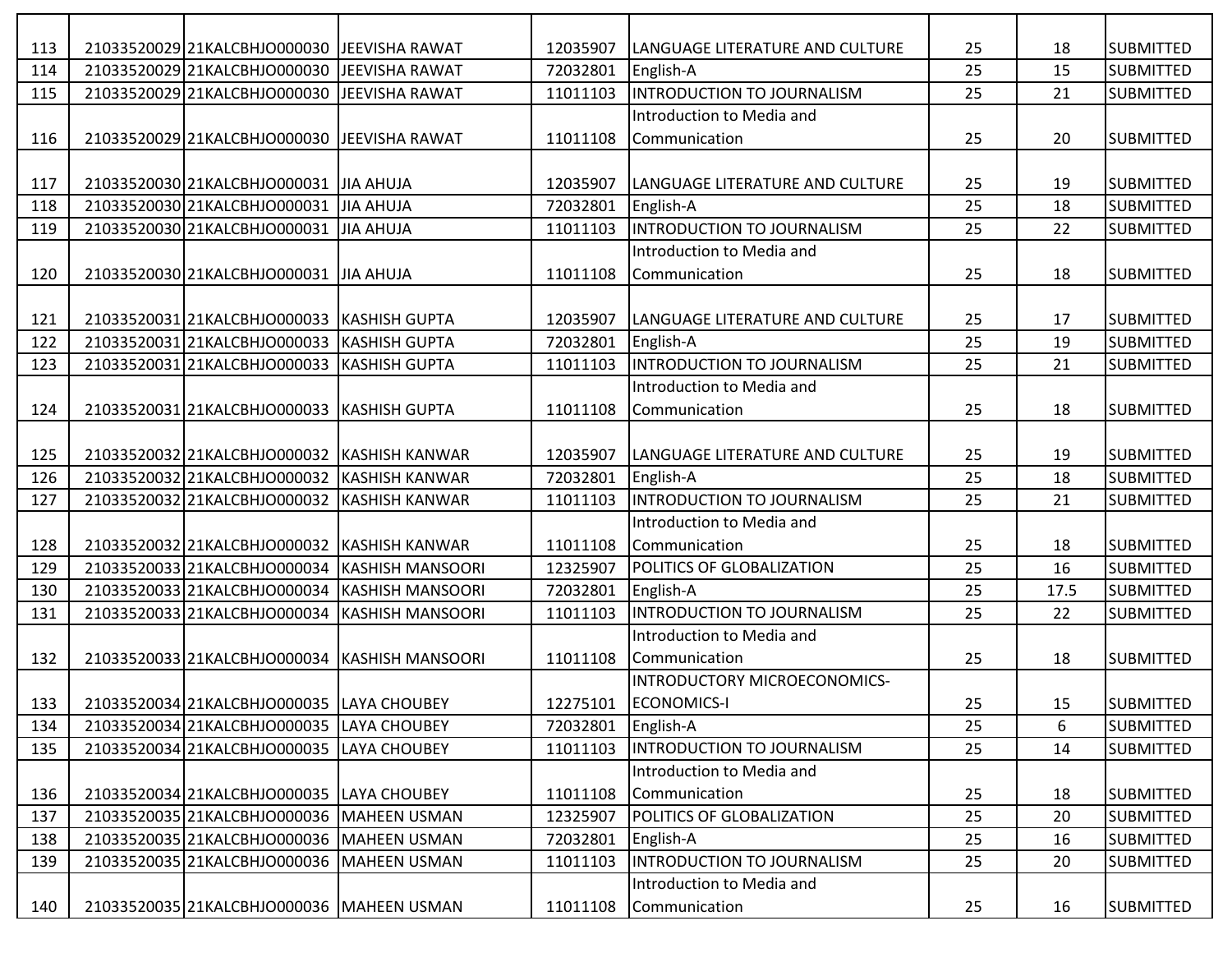| 141 | 21033520036 21KALCBHJO000037 MEDHAVI DUBEY  |                      | 12035907 | LANGUAGE LITERATURE AND CULTURE         | 25 | 20   | <b>SUBMITTED</b> |
|-----|---------------------------------------------|----------------------|----------|-----------------------------------------|----|------|------------------|
| 142 | 21033520036 21KALCBHJO000037                | <b>MEDHAVI DUBEY</b> | 72032801 | English-A                               | 25 | 18   | <b>SUBMITTED</b> |
| 143 | 21033520036 21KALCBHJO000037                | <b>MEDHAVI DUBEY</b> | 11011103 | <b>INTRODUCTION TO JOURNALISM</b>       | 25 | 23   | <b>SUBMITTED</b> |
|     |                                             |                      |          | Introduction to Media and               |    |      |                  |
| 144 | 21033520036 21KALCBHJO000037                | <b>MEDHAVI DUBEY</b> | 11011108 | Communication                           | 25 | 20   | <b>SUBMITTED</b> |
| 145 | 21033520037 21KALCBHJO000038                | MEENAKSHI            | 12325907 | POLITICS OF GLOBALIZATION               | 25 | 21   | <b>SUBMITTED</b> |
| 146 | 21033520037 21KALCBHJO000038                | MEENAKSHI            | 72032801 | English-A                               | 25 | 21   | <b>SUBMITTED</b> |
| 147 | 21033520037 21KALCBHJO000038                | MEENAKSHI            | 11011103 | <b>INTRODUCTION TO JOURNALISM</b>       | 25 | 24   | <b>SUBMITTED</b> |
|     |                                             |                      |          | Introduction to Media and               |    |      |                  |
| 148 | 21033520037 21KALCBHJO000038 MEENAKSHI      |                      | 11011108 | Communication                           | 25 | 22   | <b>SUBMITTED</b> |
|     |                                             |                      |          |                                         |    |      |                  |
| 149 | 21033520038 21KALCBHJO000039                | <b>MOULI SHARMA</b>  | 72052803 | हिंदी भाषा और सम्प्रेषण (FOR ALL HONS.) | 25 | 20   | <b>SUBMITTED</b> |
| 150 | 21033520038 21KALCBHJ0000039                | MOULI SHARMA         | 32345104 | PROGRAMMING USING PYTHON                | 25 | 19   | <b>SUBMITTED</b> |
| 151 | 21033520038 21KALCBHJO000039                | <b>MOULI SHARMA</b>  | 11011103 | <b>INTRODUCTION TO JOURNALISM</b>       | 25 | 19   | <b>SUBMITTED</b> |
|     |                                             |                      |          | Introduction to Media and               |    |      |                  |
| 152 | 21033520038 21KALCBHJO000039                | <b>MOULI SHARMA</b>  | 11011108 | Communication                           | 25 | 19   | <b>SUBMITTED</b> |
|     |                                             |                      |          |                                         |    |      |                  |
| 153 | 21033520039 21KALCBHJO000040 NANCY          |                      | 12035907 | LANGUAGE LITERATURE AND CULTURE         | 25 | 9    | <b>SUBMITTED</b> |
| 154 | 21033520039 21KALCBHJO000040                | <b>NANCY</b>         | 72032801 | English-A                               | 25 | 13   | <b>SUBMITTED</b> |
| 155 | 21033520039 21KALCBHJO000040                | <b>NANCY</b>         | 11011103 | INTRODUCTION TO JOURNALISM              | 25 | 16   | <b>SUBMITTED</b> |
|     |                                             |                      |          | Introduction to Media and               |    |      |                  |
| 156 | 21033520039 21KALCBHJO000040 NANCY          |                      | 11011108 | Communication                           | 25 | 18   | <b>SUBMITTED</b> |
|     |                                             |                      |          | INTRODUCTORY MICROECONOMICS-            |    |      |                  |
| 157 | 21033520040 21KALCBHJO000041 NANDINI KHERA  |                      | 12275101 | <b>ECONOMICS-I</b>                      | 25 | 25   | <b>SUBMITTED</b> |
| 158 | 21033520040 21KALCBHJO000041                | <b>NANDINI KHERA</b> | 72032801 | English-A                               | 25 | 21.5 | <b>SUBMITTED</b> |
| 159 | 21033520040 21KALCBHJO000041                | <b>NANDINI KHERA</b> | 11011103 | <b>INTRODUCTION TO JOURNALISM</b>       | 25 | 22   | <b>SUBMITTED</b> |
|     |                                             |                      |          | Introduction to Media and               |    |      |                  |
| 160 | 21033520040 21KALCBHJO000041 NANDINI KHERA  |                      | 11011108 | Communication                           | 25 | 20   | <b>SUBMITTED</b> |
|     |                                             |                      |          |                                         |    |      |                  |
|     |                                             |                      |          | DELHI THROUGH THE AGES: THE MAKING      |    |      |                  |
| 161 | 21033520041 21KALCBHJO000042 R LAKSHMIPRIYA |                      | 12315110 | OF ITS EARLY MODERN HISTORY             | 25 | 22   | <b>SUBMITTED</b> |
| 162 | 21033520041 21KALCBHJO000042 R LAKSHMIPRIYA |                      | 72032801 | English-A                               | 25 | 23   | SUBMITTED        |
| 163 | 21033520041 21KALCBHJO000042 R LAKSHMIPRIYA |                      | 11011103 | <b>INTRODUCTION TO JOURNALISM</b>       | 25 | 24   | <b>SUBMITTED</b> |
|     |                                             |                      |          | Introduction to Media and               |    |      |                  |
| 164 | 21033520041 21KALCBHJO000042 R LAKSHMIPRIYA |                      | 11011108 | Communication                           | 25 | 22   | <b>SUBMITTED</b> |
| 165 | 21033520042 21KALCBHJO000043 RASHI AKANKSHA |                      | 12325907 | POLITICS OF GLOBALIZATION               | 25 | 22   | <b>SUBMITTED</b> |
| 166 | 21033520042 21KALCBHJO000043 RASHI AKANKSHA |                      | 72032801 | English-A                               | 25 | 20   | SUBMITTED        |
| 167 | 21033520042 21KALCBHJO000043 RASHI AKANKSHA |                      | 11011103 | INTRODUCTION TO JOURNALISM              | 25 | 24   | SUBMITTED        |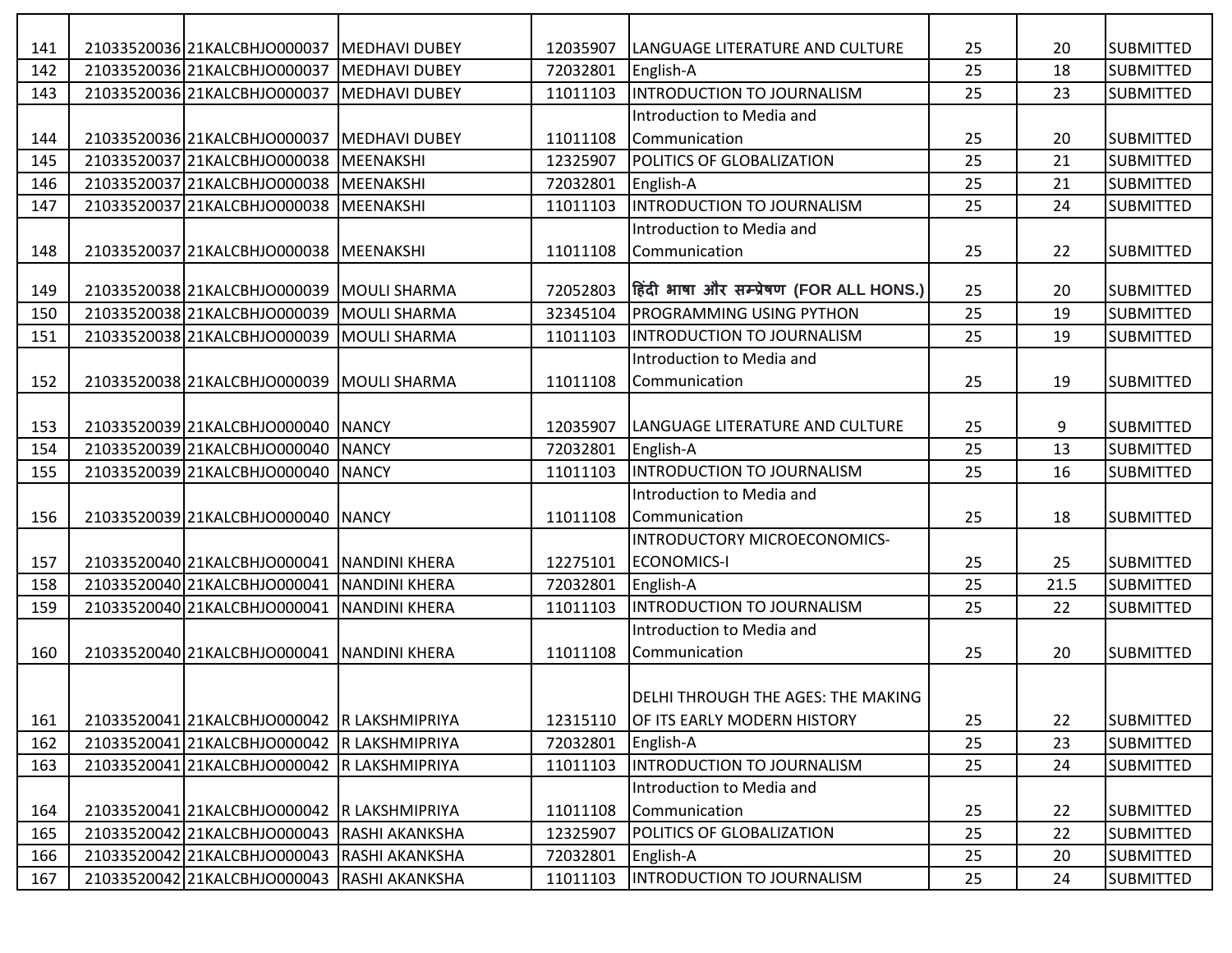|     |                                              |                        |          | Introduction to Media and          |    |                |                  |
|-----|----------------------------------------------|------------------------|----------|------------------------------------|----|----------------|------------------|
| 168 | 21033520042 21KALCBHJO000043 RASHI AKANKSHA  |                        | 11011108 | l Communication                    | 25 | 22             | <b>SUBMITTED</b> |
| 169 | 21033520043 21KALCBHJO000044                 | Riya Mahajan           | 12055103 | Hindi Cinema Aur Uska Adhyayan     | 25 | 23             | <b>SUBMITTED</b> |
| 170 | 21033520043 21KALCBHJO000044                 | Riya Mahajan           | 72032801 | English-A                          | 25 | 8              | <b>SUBMITTED</b> |
| 171 | 21033520043 21KALCBHJO000044                 | Riya Mahajan           | 11011103 | INTRODUCTION TO JOURNALISM         | 25 | 11             | <b>SUBMITTED</b> |
|     |                                              |                        |          | Introduction to Media and          |    |                |                  |
| 172 | 21033520043 21KALCBHJO000044 Riya Mahajan    |                        | 11011108 | Communication                      | 25 | 18             | <b>SUBMITTED</b> |
|     |                                              |                        |          | INTRODUCTORY MICROECONOMICS-       |    |                |                  |
| 173 | 21033520044 21KALCBHJO000045 SAKSHI KAUSHAL  |                        | 12275101 | <b>ECONOMICS-I</b>                 | 25 | 22             | <b>SUBMITTED</b> |
| 174 | 21033520044 21KALCBHJO000045                 | <b>SAKSHI KAUSHAL</b>  | 72032801 | English-A                          | 25 | $\overline{7}$ | <b>SUBMITTED</b> |
| 175 | 21033520044 21KALCBHJ0000045                 | <b>SAKSHI KAUSHAL</b>  | 11011103 | INTRODUCTION TO JOURNALISM         | 25 | 19             | <b>SUBMITTED</b> |
|     |                                              |                        |          | Introduction to Media and          |    |                |                  |
| 176 | 21033520044 21KALCBHJO000045 SAKSHI KAUSHAL  |                        | 11011108 | Communication                      | 25 | 22             | <b>SUBMITTED</b> |
|     |                                              |                        |          | Introduction to Media and          |    |                |                  |
| 177 | 21033520045 21KALCBHJO000046 SAMIKSHA        |                        | 11011108 | Communication                      | 25 | 0              | <b>SUBMITTED</b> |
| 178 | 21033520045 21KALCBHJ0000046 SAMIKSHA        |                        | 72032801 | English-A                          | 25 | $\mathbf 0$    | <b>SUBMITTED</b> |
| 179 | 21033520045 21KALCBHJO000046                 | <b>SAMIKSHA</b>        | 12295101 | <b>DISASTER MANAGEMENT</b>         | 25 | 0              | <b>SUBMITTED</b> |
| 180 | 21033520045 21KALCBHJO000046                 | SAMIKSHA               | 11011103 | INTRODUCTION TO JOURNALISM         | 25 | 14             | <b>SUBMITTED</b> |
| 181 | 21033520046 21KALCBHJO000047                 | Sanjana Yadav          | 12055103 | Hindi Cinema Aur Uska Adhyayan     | 25 | 24             | <b>SUBMITTED</b> |
| 182 | 21033520046 21KALCBHJO000047                 | Sanjana Yadav          | 72032801 | English-A                          | 25 | 6              | <b>SUBMITTED</b> |
| 183 | 21033520046 21KALCBHJO000047                 | Sanjana Yadav          | 11011103 | INTRODUCTION TO JOURNALISM         | 25 | 19             | <b>SUBMITTED</b> |
|     |                                              |                        |          | Introduction to Media and          |    |                |                  |
| 184 | 21033520046 21KALCBHJO000047                 | Sanjana Yadav          | 11011108 | Communication                      | 25 | 19             | SUBMITTED        |
|     |                                              |                        |          | INTRODUCTORY MICROECONOMICS-       |    |                |                  |
| 185 | 21033520047 21KALCBHJO000048 SHIKSHA PRAKASH |                        | 12275101 | <b>ECONOMICS-I</b>                 | 25 | 25             | <b>SUBMITTED</b> |
| 186 | 21033520047 21KALCBHJO000048                 | <b>SHIKSHA PRAKASH</b> | 72032801 | English-A                          | 25 | 21             | <b>SUBMITTED</b> |
| 187 | 21033520047 21KALCBHJO000048                 | <b>SHIKSHA PRAKASH</b> | 11011103 | <b>INTRODUCTION TO JOURNALISM</b>  | 25 | 24             | <b>SUBMITTED</b> |
|     |                                              |                        |          | Introduction to Media and          |    |                |                  |
| 188 | 21033520047 21KALCBHJO000048 SHIKSHA PRAKASH |                        | 11011108 | Communication                      | 25 | 20             | <b>SUBMITTED</b> |
|     |                                              |                        |          |                                    |    |                |                  |
|     |                                              |                        |          | DELHI THROUGH THE AGES: THE MAKING |    |                |                  |
| 189 | 21033520048 21KALCBHJO000049                 | <b>SHILPI KUMARI</b>   | 12315110 | OF ITS EARLY MODERN HISTORY        | 25 | 20             | <b>SUBMITTED</b> |
| 190 | 21033520048 21KALCBHJO000049                 | <b>SHILPI KUMARI</b>   | 72032801 | English-A                          | 25 | 17             | <b>SUBMITTED</b> |
| 191 | 21033520048 21KALCBHJO000049                 | <b>SHILPI KUMARI</b>   | 11011103 | INTRODUCTION TO JOURNALISM         | 25 | 20             | <b>SUBMITTED</b> |
|     |                                              |                        |          | Introduction to Media and          |    |                |                  |
| 192 | 21033520048 21KALCBHJ0000049                 | <b>SHILPI KUMARI</b>   | 11011108 | Communication                      | 25 | 21             | <b>SUBMITTED</b> |
|     |                                              |                        |          | INTRODUCTORY MICROECONOMICS-       |    |                |                  |
| 193 | 21033520049 21KALCBHJO000050 SHREYA          |                        | 12275101 | <b>ECONOMICS-I</b>                 | 25 | 21             | <b>SUBMITTED</b> |
| 194 | 21033520049 21KALCBHJO000050                 | <b>SHREYA</b>          | 72032801 | English-A                          | 25 | 21.5           | <b>SUBMITTED</b> |
| 195 | 21033520049 21KALCBHJO000050 SHREYA          |                        | 11011103 | <b>INTRODUCTION TO JOURNALISM</b>  | 25 | 23             | SUBMITTED        |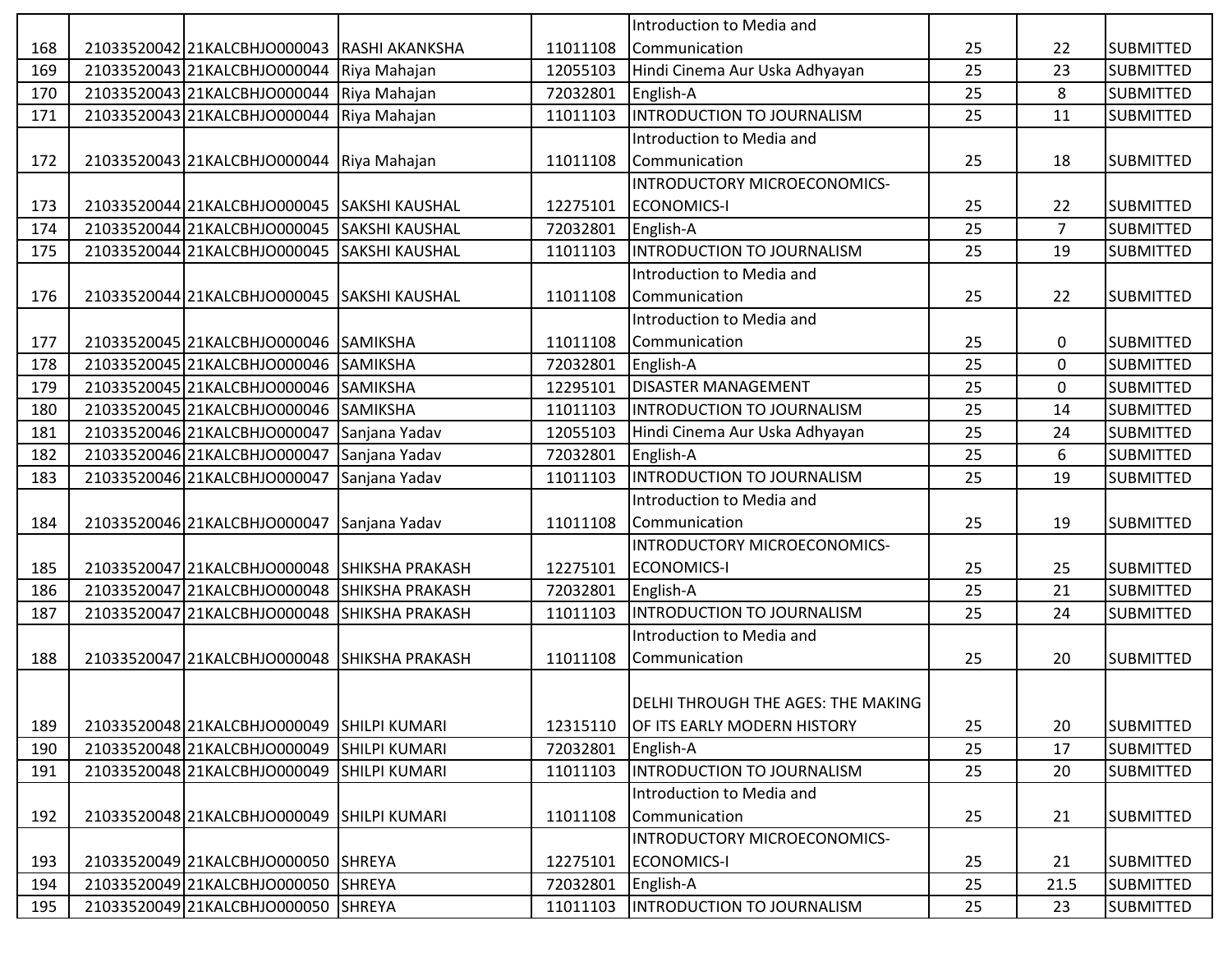|     |                                                |                                                  |          | Introduction to Media and               |    |      |                  |
|-----|------------------------------------------------|--------------------------------------------------|----------|-----------------------------------------|----|------|------------------|
| 196 | 21033520049 21KALCBHJO000050 SHREYA            |                                                  | 11011108 | Communication                           | 25 | 18   | <b>SUBMITTED</b> |
| 197 | 21033520050 21KALCBHJO000051                   | <b>SHREYA NAIR</b>                               | 12325907 | <b>POLITICS OF GLOBALIZATION</b>        | 25 | 21   | <b>SUBMITTED</b> |
| 198 | 21033520050 21KALCBHJO000051                   | <b>SHREYA NAIR</b>                               | 72032801 | English-A                               | 25 | 16.5 | <b>SUBMITTED</b> |
| 199 | 21033520050 21KALCBHJO000051                   | <b>SHREYA NAIR</b>                               | 11011103 | INTRODUCTION TO JOURNALISM              | 25 | 21   | <b>SUBMITTED</b> |
|     |                                                |                                                  |          | Introduction to Media and               |    |      |                  |
| 200 | 21033520050 21KALCBHJO000051 SHREYA NAIR       |                                                  | 11011108 | Communication                           | 25 | 19   | <b>SUBMITTED</b> |
| 201 | 21033520051 21KALCBHJ0000052                   | <b>SHRUTI</b>                                    | 72032801 | English-A                               | 25 | 19.5 | <b>SUBMITTED</b> |
| 202 | 2103352005121KALCBHJO000052                    | <b>SHRUTI</b>                                    | 11011103 | INTRODUCTION TO JOURNALISM              | 25 | 19   | <b>SUBMITTED</b> |
|     |                                                |                                                  |          | Introduction to Media and               |    |      |                  |
| 203 | 21033520051 21KALCBHJO000052 SHRUTI            |                                                  | 11011108 | Communication                           | 25 | 18   | <b>SUBMITTED</b> |
|     |                                                |                                                  |          |                                         |    |      |                  |
| 204 | 21033520051 21KALCBHJO000052                   | <b>SHRUTI</b>                                    | 12035907 | LANGUAGE LITERATURE AND CULTURE         | 25 | 21   | <b>SUBMITTED</b> |
|     |                                                |                                                  |          | INTRODUCTORY MICROECONOMICS-            |    |      |                  |
| 205 | 21033520052 21KALCBHJO000053 SOMYA BHASKAR     |                                                  | 12275101 | <b>ECONOMICS-I</b>                      | 25 | 22   | <b>SUBMITTED</b> |
| 206 | 21033520052 21KALCBHJ0000053                   | <b>SOMYA BHASKAR</b>                             | 72032801 | English-A                               | 25 | 21   | <b>SUBMITTED</b> |
| 207 | 21033520052 21KALCBHJO000053                   | SOMYA BHASKAR                                    | 11011103 | INTRODUCTION TO JOURNALISM              | 25 | 21   | <b>SUBMITTED</b> |
|     |                                                |                                                  |          | Introduction to Media and               |    |      |                  |
| 208 | 21033520052 21KALCBHJO000053                   | <b>SOMYA BHASKAR</b>                             | 11011108 | Communication                           | 25 | 18   | <b>SUBMITTED</b> |
|     |                                                |                                                  |          |                                         |    |      |                  |
| 209 | 21033520053 21KALCBHJO000054 SRISHTI SINGH     |                                                  | 12035907 | LANGUAGE LITERATURE AND CULTURE         | 25 | 19   | <b>SUBMITTED</b> |
| 210 | 21033520053 21KALCBHJO000054                   | <b>SRISHTI SINGH</b>                             | 72032801 | English-A                               | 25 | 21   | <b>SUBMITTED</b> |
| 211 | 21033520053 21KALCBHJO000054                   | <b>SRISHTI SINGH</b>                             | 11011103 | <b>INTRODUCTION TO JOURNALISM</b>       | 25 | 21   | <b>SUBMITTED</b> |
|     |                                                |                                                  |          | Introduction to Media and               |    |      |                  |
| 212 | 21033520053 21KALCBHJO000054                   | <b>SRISHTI SINGH</b>                             | 11011108 | Communication                           | 25 | 20   | <b>SUBMITTED</b> |
| 213 | 21033520054 21KALCBHJO000055                   | TANISHKA SRIVASTAVA                              | 12325907 | POLITICS OF GLOBALIZATION               | 25 | 18   | <b>SUBMITTED</b> |
| 214 | 21033520054 21KALCBHJO000055                   | TANISHKA SRIVASTAVA                              | 72032801 | English-A                               | 25 | 20   | <b>SUBMITTED</b> |
| 215 | 21033520054 21KALCBHJO000055                   | TANISHKA SRIVASTAVA                              | 11011103 | INTRODUCTION TO JOURNALISM              | 25 | 20   | <b>SUBMITTED</b> |
|     |                                                |                                                  |          | Introduction to Media and               |    |      |                  |
| 216 |                                                | 21033520054 21KALCBHJO000055 TANISHKA SRIVASTAVA | 11011108 | Communication                           | 25 | 22   | <b>SUBMITTED</b> |
|     |                                                |                                                  |          |                                         |    |      |                  |
| 217 | 21033520055 21KALCBHJO000056 TANSHI RAWAT      |                                                  | 72052803 | हिंदी भाषा और सम्प्रेषण (FOR ALL HONS.) | 25 | 22   | <b>SUBMITTED</b> |
| 218 | 21033520055 21KALCBHJO000056 TANSHI RAWAT      |                                                  | 11011103 | <b>INTRODUCTION TO JOURNALISM</b>       | 25 | 21   | <b>SUBMITTED</b> |
|     |                                                |                                                  |          | Introduction to Media and               |    |      |                  |
| 219 | 21033520055 21KALCBHJO000056 TANSHI RAWAT      |                                                  | 11011108 | Communication                           | 25 | 20   | <b>SUBMITTED</b> |
| 220 | 21033520055 21KALCBHJO000056                   | <b>TANSHI RAWAT</b>                              | 12135905 | <b>INDIAN AESTHETICS</b>                | 25 | 24   | <b>SUBMITTED</b> |
| 221 | 21033520056 21KALCBHJO000057                   | <b>VAISHNAVI RASTOGI</b>                         | 12325907 | <b>POLITICS OF GLOBALIZATION</b>        | 25 | 21   | <b>SUBMITTED</b> |
| 222 | 21033520056 21KALCBHJO000057 VAISHNAVI RASTOGI |                                                  | 72032801 | English-A                               | 25 | 18   | <b>SUBMITTED</b> |
| 223 | 21033520056 21KALCBHJO000057                   | VAISHNAVI RASTOGI                                | 11011103 | INTRODUCTION TO JOURNALISM              | 25 | 24   | <b>SUBMITTED</b> |